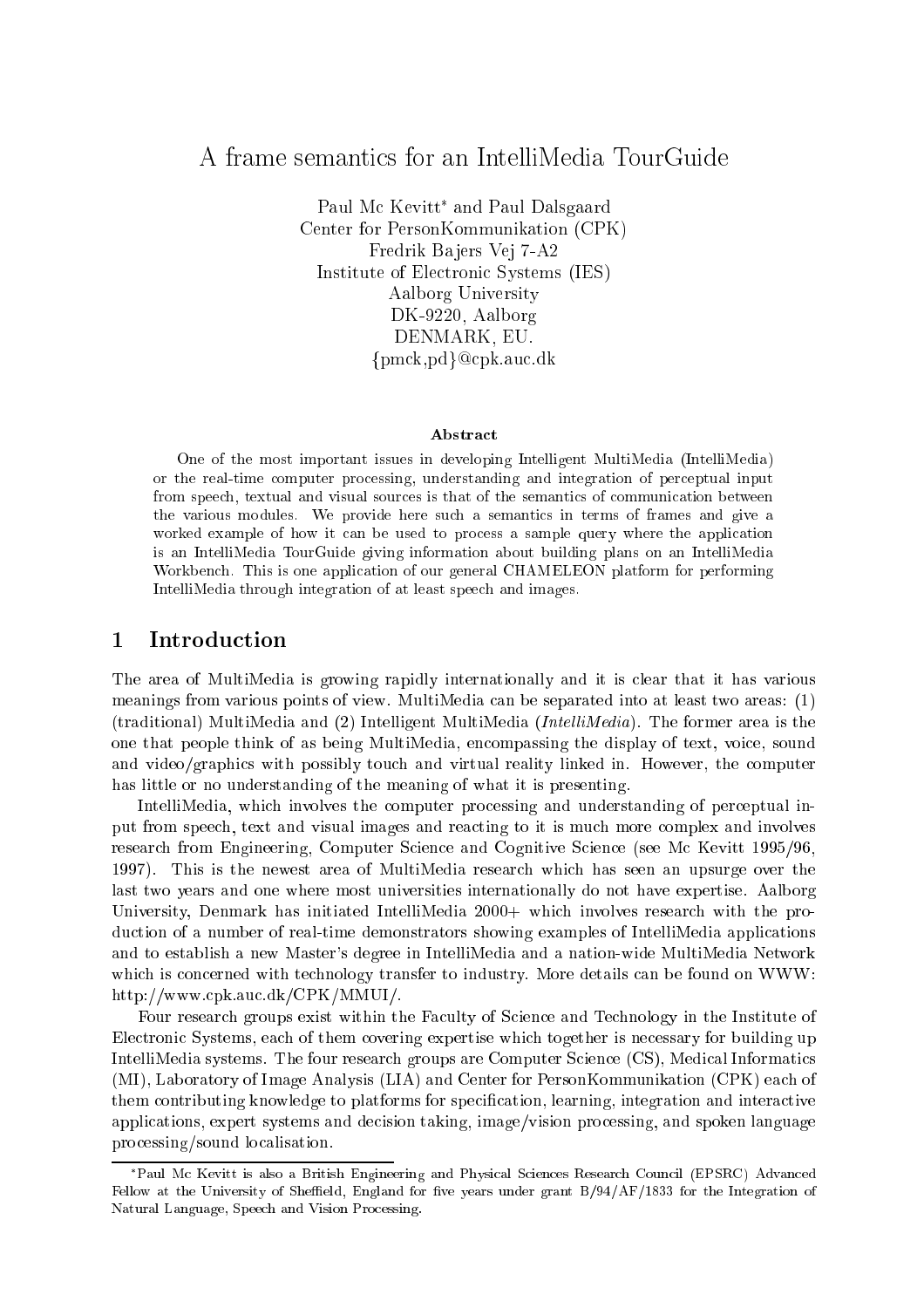### **CHAMELEON**  $\overline{2}$

The four groups of IntelliMedia 2000+ are developing an IntelliMedia computing platform called CHAMELEON which will be general enough to be used for a number of different applications.

#### 2.1System architecture

The general architecture of CHAMELEON consists of the following modules:

- Speech recognizer for recognizing input speech and mapping it into written text. The recognizer has the capability to determine intentions (query?, instruction!, declarative) of the user from pitch contour.
- Speech synthesizer for providing speech output to give acknowledgements and verbal responses to queries and also for asking questions.
- Gesture recognizer for determining the coordinates (X,Y) of a pointing gesture.
- Image recognizer for conducting 3D image processing of ob jects on an IntelliMedia Workbench.
- Dialogue/NLP module for parsing the output of the speech recognizer and determining a meaning representation. We use frames as a syntax for meaning representation. The dialogue model has a stored representation of the anticipated dialogue interaction with the user using a Dialogue Description Language (DDL) (see Baekgaard 1996, Dalsgaard and Baekgaard 1994, Larsen 1997).
- Domain model for modelling the domain of application (e.g. Architectural Layout/Plans of building(s)/tenants)
- Topsy, a synchronizer which detects and learns co-occurrences in the input and synchronizes output. Topsy uses learned co-occurrences to conduct reasoning and decision-taking over the frame semantics.
- Microphone array for determining and localising on the coordinates (X,Y,Z) of a sound source.
- Laser device for pointing to a specied location coordinates (X,Y) and in more advanced scenarios drawing route descriptions.
- Blackboard which is a database of the recorded history of the MultiModal dialogue interaction in terms of frames. Any other module can read and write frames from/to the blackboard at any time.

CHAMELEON has a general architecture of communicating agent modules processing inputs and outputs from different modalities and each of which can be tailored to a number of application domains. CHAMELEON is being developed in both a top-down and bottom-up manner making sure it is general enough for multiple application domains but at the same time keeping particular domains in mind.

CHAMELEON demonstrates that existing software for (1) distributed processing and learning (see Manthey 1997a, 1997b), (2) decision taking, (3) image processing, (4) spoken dialogue processing (see Baekgaard 1996, Dalsgaard and Baekgaard 1994, Larsen 1997) and (5) microphone arrays (see Leth-Espensen and Lindberg 1996) can be interfaced to a single hub platform and act as communicating agent modules within it. The platform is independent of any particular application domain and the intention is to run it over different server machines. We are using programming languages C, C++, and Java for implementation. The software platform DACS (Distributed Applications Communication System) (see Fink et al. 1995) is used for integrating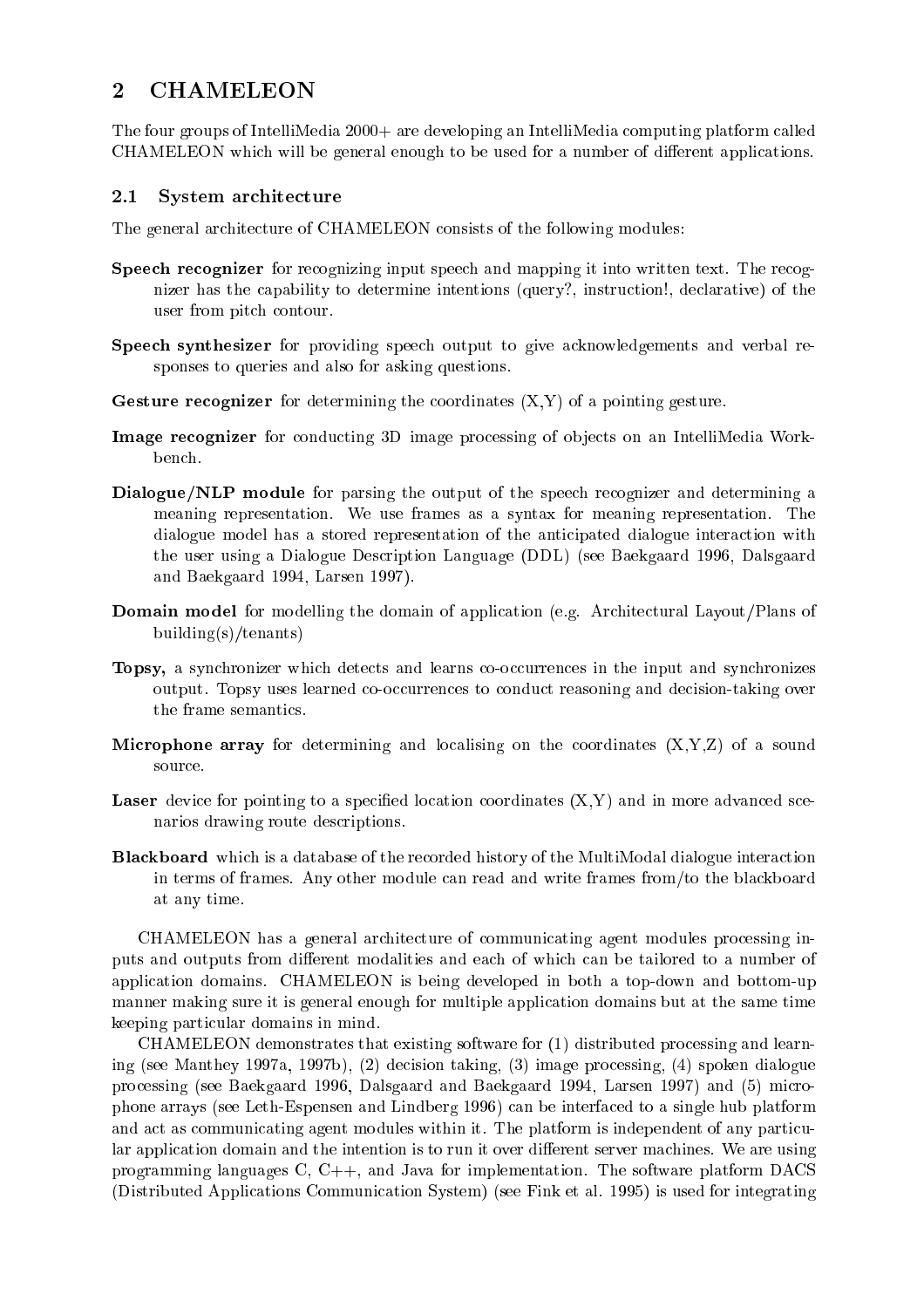### Figure 1: IntelliMedia Workbench

An IntelliMedia Workbench has 2D architectural plans (or 3D model) on it. Initially we are working with 2D plans of a building at Aalborg University. Cameras are used to interpret the plans on the workbench and the user's pointing. At present the plans are not processed in real-time but are preprocessed. The system points using a laser pointing device and in more advanced scenarios will even give route descriptions for some destination. Microphone arrays perform sound localisation which aids speech processing. A computer monitor is linked in so that internet/WWW data about the building and the domain model, which has a database record of offices and their functionality/tenants, can be accessed.

We have implemented the image processing software, laser pointing drivers and domain model for this application and are currently tuning topsy and the spoken dialogue system for the application. The sample dialogue to be produced by the first prototype includes two of the most common phenomena which occur in IntelliMedia: (1) reference ("Who's office is this?") and  $(2)$  spatial relations ("Who's in the office beside him?"). Examples of other interesting problems to be solved as part of this application are resolution of ambiguity where a user says "Who's office is this?" but where the pointing-gesture is ambiguous since the person points sloppily between two rooms rather than into one. The system can then become active in the dialogue and ask the user for a clarification as to which office he/she means. Other interesting interactions are "Point to Paul's office" where there are two Pauls and again the system would ask a question.

#### 2.3Sample dialogue

We give here part of the sample dialogue which the first prototype of the system will process. The full sample dialogue is pregnant with phenomena such as instructions, questions, state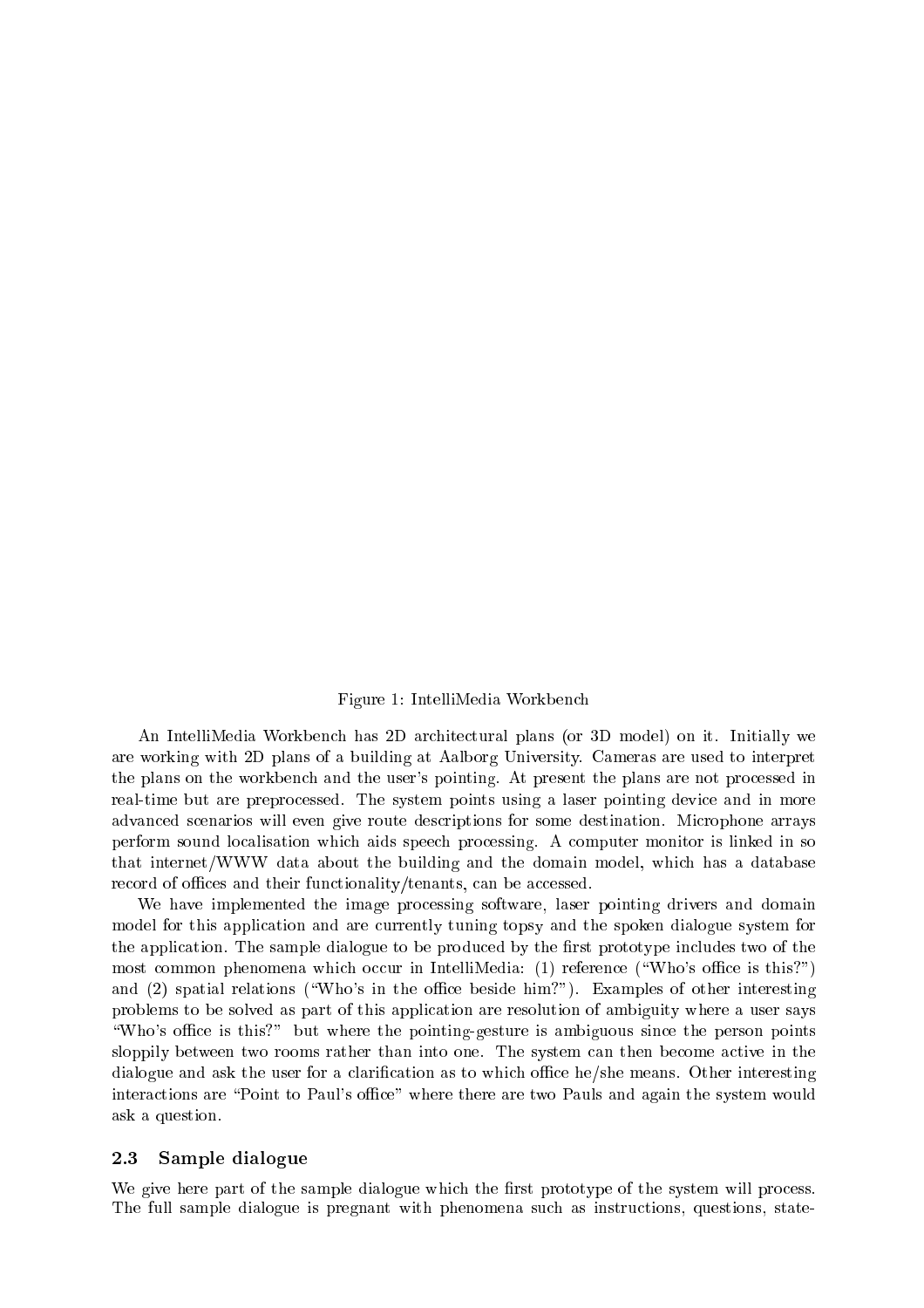ments/declaratives, ambiguity (CHAMELEON becomes active), ellipsis, reference (endophoric/ pronominal, exophoric/ pronominal), spatial relationships (beside), and learning.

```
USER: Point to Hanne's office.
CHAMELEON: [points]
          This is Hanne's office.
USER: Where is Jorgen's office?
CHAMELEON: [points]
          This is Jorgen's office.
USER: Show me Paul's office.
CHAMELEON: [points(twice)]
          This is Paul Dalsgaard's office and
          this is Paul Mc Kevitt's office.
- \cdotCHAMELEON: There are two Paul's. Do you mean Paul Dalsgaard or Paul Mc Kevitt?
USER: Paul Dalsgaard!
CHAMELEON: [points]
          This is Paul Dalsgaard's office.
```
#### 3 Frame semantics

The frame language consists of three types of frames: (1) input (F-in), (2) output (F-out) and (3) integration (F-int). Input frames are those which come from modules conducting perceptual input, output frames are those produced by modules generating system output and integration frames are those which are processed by modules accessing the blackboard.

#### $3.1$ Input frames

An input frame (F-in) takes the general form:

[MODULE INPUT: input INTENTION: intention-type TIME: timestamp]

where MODULE is the module producing the frame, INPUT can be at least UTTERANCE or GESTURE, *input* is the utterance or gesture and intention-type includes different types of utterances and gestures. An utterance input frame is where intention-type can be at least (1) query?,  $(2)$  instruction! and  $(3)$  declarative. An example of an utterance input frame is:

[SPEECH UTTERANCE: (Point to Hanne's office) INTENTION: instruction! TIME: timestamp]

A gesture input frame is where intention-type can be at least (1) pointing!, (2) signal-1, (3) signal-2 where the meaning of signals are common knowledge between the user and system. An example of a gesture input frame is:

[GESTURE GESTURE: coordinates (3, 2) INTENTION: pointing TIME: timestamp]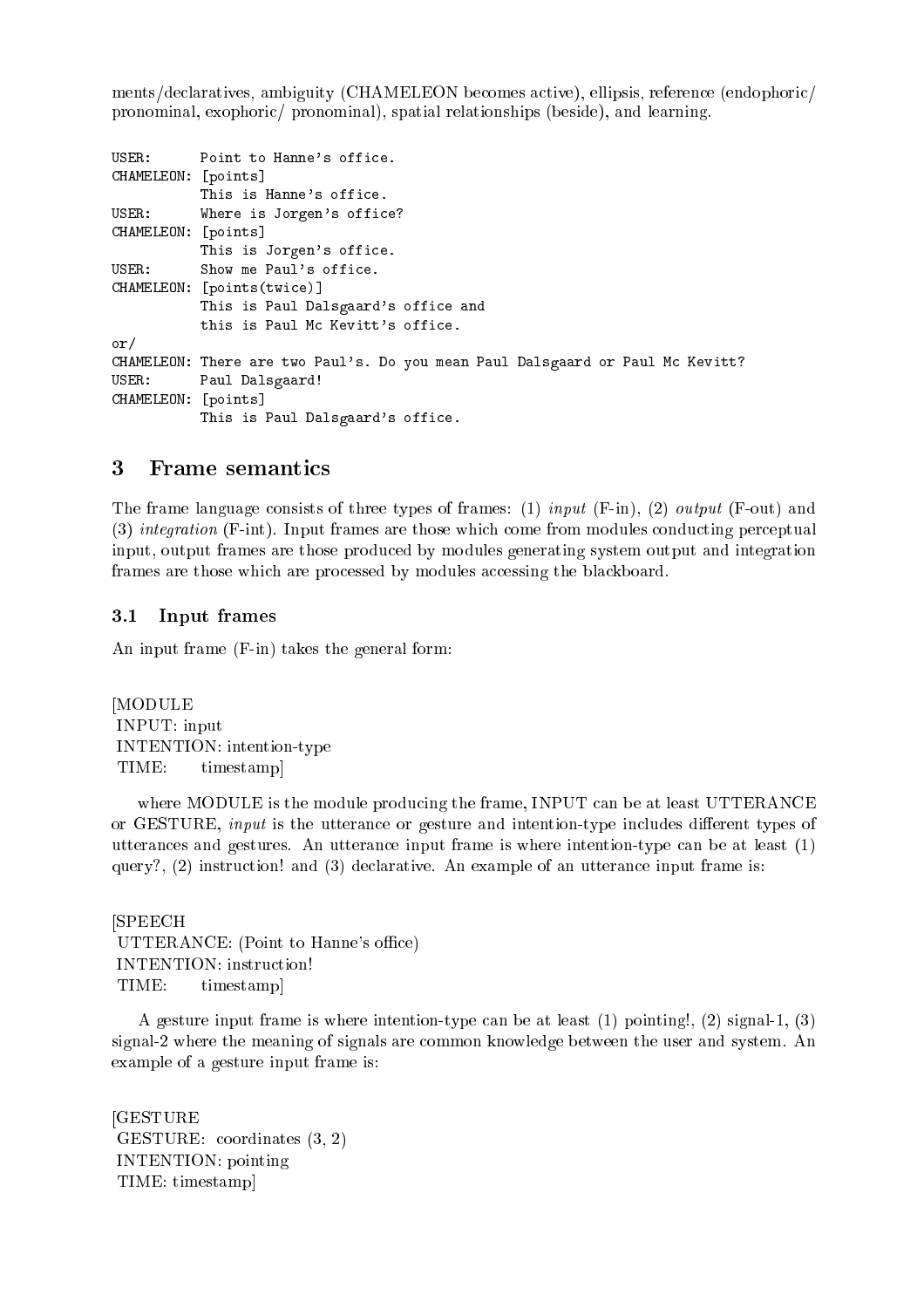#### 3.2 Output frames

An output frame (F-out) takes the general form:

[MODULE INTENTION: intention-type OUTPUT: output TIME: timestamp]

where INTENTION is at least UTTERANCE or GESTURE, intention-type is the different types of utterance or gesture and output is the utterance or gesture. An utterance output frame is where intention-type is (1) query? (2) instruction!, and (3) declarative. An example utterance output frame is:

[SPEECH-SYNTHESIZER INTENTION: declarative UTTERANCE: (This is Hanne's office) TIME: timestamp]

A gesture output frame is where intention-type is (1) description (pointing), (2) description (signal-1), (3) description (signal-2) where signal meaning is common to user and system. An example utterance output frame is:

[LASER INTENTION: description (pointing) LOCATION: coordinates (5, 2) TIME: timestamp]

#### 3.3Integration frames

An integration frame (F-int) takes the general form:

[MODULE INTENTION: intention-type LOCATION: location OUTPUT: output TIME: timestamp]

where intention-type can be  $(1)$  query?,  $(2)$  instruction!, and  $(3)$  declarative, location is a specication of a location and OUTPUT is an UTTERANCE or GESTURE. An example utterance integration frame is:

[DIALOGUE/NLP INTENTION: description (pointing) LOCATION: office (owner Hanne) (coordinates  $(5, 2)$ ) UTTERANCE: (This is Hanne's office) TIME: timestamp]

We are currently investigating how to use frames to specify various types of reference and spatial relationships.

There are input and output gestures (G-in, G-out) and input and output utterances (U-in, U-out). Input modules are SPEECH-RECOGNIZER (U-in), IMAGE-GESTURE (G-in), and IMAGE-WORKBENCH (W-in). In our initial prototype the workbench images (2D building plans) are preprocessed by the system. Output modules are LASER (G-out) and SPEECH-SYNTHESIZER (U-out). Most modules give and take frames to/from the blackboard database and process them (F-int).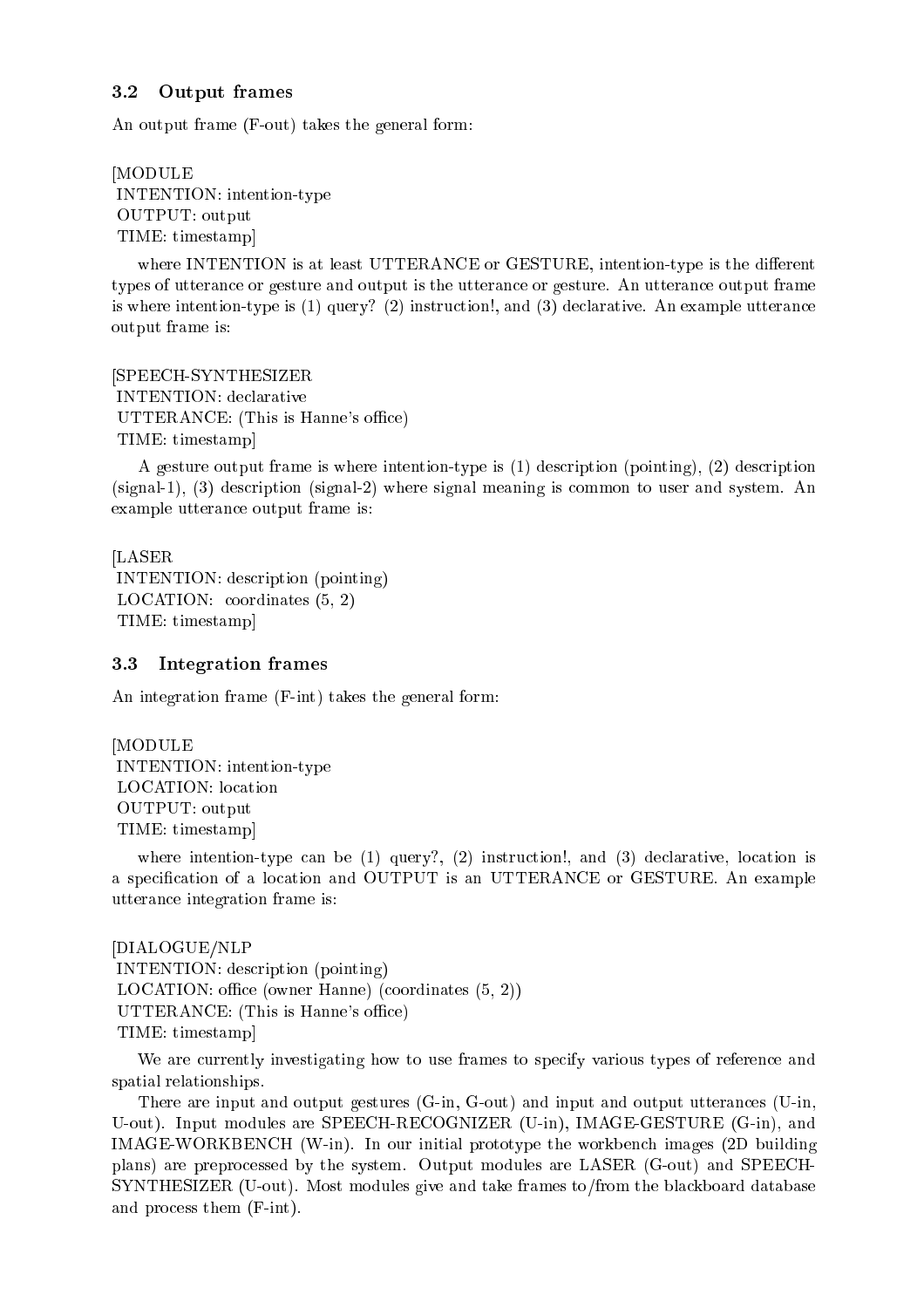#### 3.4 Giving an instruction

Here, we present all the steps and frames involved in processing an instruction \Point to Hanne's office" given to CHAMELEON. Although we show the various modules acting in a given sequence here, since CHAMELEON is intended to work in a completely distributed manner, then the modules processing and frames may not necessarily run in this order. The frames given are placed on the blackboard as they are produced and processed.

 $USER(U-in): Point to Hanne's office$ 

PROCESSING(1):

- SPEECH-RECOGNIZER:
- (1) wakes up when it detects registering of U-in
- (2) maps U-in into F-in
- (3) places and registers F-in on blackboard:

 $FRAME(F-in)(1)$ : [SPEECH UTTERANCE: (Point to Hanne's office) INTENTION: instruction! TIME: timestamp]

PROCESSING(2): DIALOGUE/NLP:  $(1)$  wakes up when it detects registering of F-in

(2) maps F-in into F-int

(3) places and registers F-int on blackboard:

 $FRAME(F-int)(1):$ [DIALOGUE/NLP INTENTION: instruction! (pointing) LOCATION: office (owner Hanne) (coordinates  $(X, Y)$ ) TIME: timestamp]

PROCESSING(3): DOMAIN-MODEL:

(1) wakes up when it detects registering of F-int

(2) reads F-int and sees its from DIALOGUE/NLP

(3) produces updated F-int (coordinates)

(4) places and registers updated F-int on blackboard:

 $FRAME(F-int)(2)$ : [DOMAIN-MODEL INTENTION: instruction! (pointing) LOCATION: office (owner Hanne) (coordinates  $(5, 2)$ ) TIME: timestampl

PROCESSING(4): DIALOGUE/NLP: (1) wakes up when it detects registering of F-int (2) reads F-int and sees it's from DOMAIN-MODEL (3) produces updated F-int (intention + utterance) (4) places and registers updated F-int on blackboard:

 $FRAME(F-int)(3)$ : [DIALOGUE/NLP INTENTION: description (pointing) LOCATION: office (owner Hanne) (coordinates  $(5, 2)$ ) UTTERANCE: (This is Hanne's office) TIME: timestamp]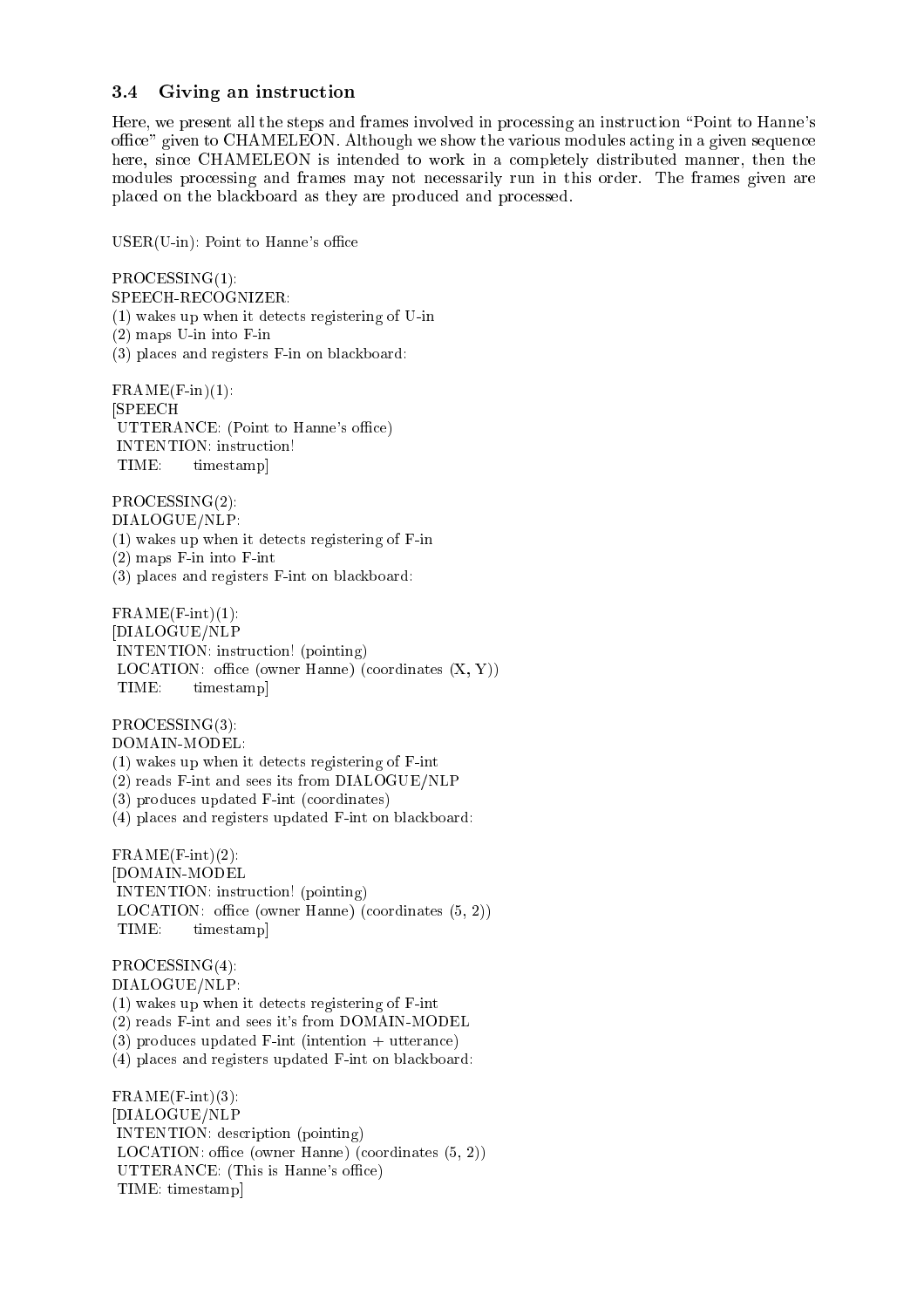PROCESSING(5):

- LASER:
- (1) wakes up when it detects registering of F-int
- (2) reads F-int and sees it's from DOMAIN-MODEL
- (3) produces  $F$ -out (pruning  $+$  registering)
- (4) places and registers F-out on blackboard:

 $FRAME(F-out)(1)$ : [LASER INTENTION: description (pointing) LOCATION: coordinates (5, 2) TIME: timestamp]

PROCESSING(6):

SPEECH-SYNTHESIZER:

- (1) wakes up when it detects registering of F-int
- (2) reads F-int and sees it's from DIALOGUE/NLP
- $(3)$  produces F-out (pruning  $+$  registering) places and registers F-out on blackboard:

 $FRAME(F-out)(2)$ : [SPEECH-SYNTHESIZER INTENTION: description UTTERANCE: (This is Hanne's office) TIME: timestamp]

### PROCESSING(7):

TOPSY:

- (1) wakes up when it detects registering of F-out and F-out
- (2) reads F-out and F-out and sees they are from LASER and SPEECH-SYNTHESIZER
- (3) dials and fires LASER and SPEECH-SYNTHESIZER in a rhythmic way (synchronized)
	- $(1)$  LASER reads its own F-out and fires G-out
	- (2) SPEECH-SYNTHESIZER reads its own F-out and fires U-out

CHAMELEON(G-out): [points]  $CHAMELEON(U-out):$  This is Hanne's office.

# 4 Conclusion

We have presented here a semantics for communication between various modules in our CHAMELEON platform being applied as an IntelliMedia TourGuide. The application is one where a system gives advice on the usage of a building and integrates speech and image processing, synchronization, and laser pointing technology. Frames are created by various modules and placed on a blackboard where they can be read, written and processed by other modules. We show that there are different types of frames in the semantics, the general form these take, and specic instances of them. A worked example with all associated frames and module interactions demonstrating an instruction ("Point to Hanne's office") is given. Future work will involve augmenting the frame semantics to handle more complex situations involving reference and spatial relations and testing various methods of communication and interaction between the

Mobile computing aspects of the IntelliMedia TourGuide become evident if we consider the user walking in the building represented by the plans/model with a wearable computer (see Bruegge and Bennington 1996, Rudnicky et al. 1996, and Smailagic and Siewiorek 1996) and head-up display. Also, this research could eventually be incorporated into more advanced scenarios involving multiple speakers in a VideoConferencing environment say planning building and institution layout.